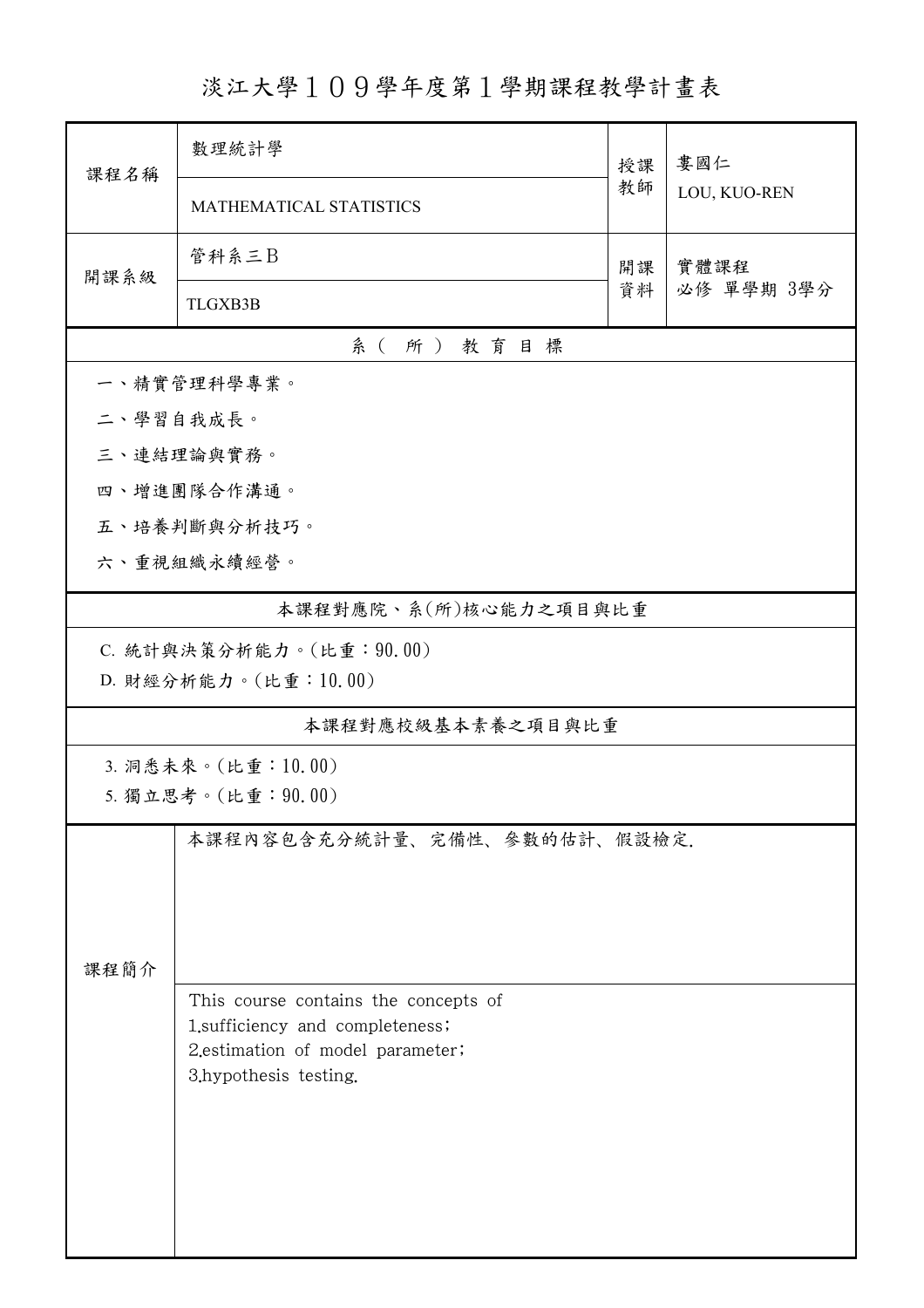## 本課程教學目標與認知、情意、技能目標之對應

將課程教學目標分別對應「認知(Cognitive)」、「情意(Affective)」與「技能(Psychomotor)」 的各目標類型。

一、認知(Cognitive):著重在該科目的事實、概念、程序、後設認知等各類知識之學習。

二、情意(Affective):著重在該科目的興趣、倫理、態度、信念、價值觀等之學習。

三、技能(Psychomotor):著重在該科目的肢體動作或技術操作之學習。

| 序<br>號         | 教學目標(中文)                                                                                     |                                     |    | 教學目標(英文)                                                                                                                                                                                                                                                                                                                                 |       |  |  |
|----------------|----------------------------------------------------------------------------------------------|-------------------------------------|----|------------------------------------------------------------------------------------------------------------------------------------------------------------------------------------------------------------------------------------------------------------------------------------------------------------------------------------------|-------|--|--|
|                | 1 1.學生能了解充份統計量及完備性<br>的觀念及應用。<br>2 學生能瞭解各種建立點估計量的 <br>評估一個估計量之優劣。<br>3 學生能瞭解假設檢定建構及評估<br>方法。 |                                     |    | 1. Students are able to understand the concepts of<br>sufficiency and<br>completeness of a statistic.<br>方法,並瞭解點估計的意義及如何 2.Students are able to construct different kinds of<br>estimators.<br>3. Students are able to understand in how to make a<br>null hypothesis<br>and how to construct an optimal test for hypotheses<br>testing. |       |  |  |
|                | 教學目標之目標類型、核心能力、基本素養教學方法與評量方式                                                                 |                                     |    |                                                                                                                                                                                                                                                                                                                                          |       |  |  |
| 序號             | 目標類型                                                                                         | 院、系 $(\kappa)$<br>核心能力   基本素養       | 校級 | 教學方法                                                                                                                                                                                                                                                                                                                                     | 評量方式  |  |  |
| 1              | 認知                                                                                           | <b>CD</b>                           | 35 | 講述                                                                                                                                                                                                                                                                                                                                       | 測驗、作業 |  |  |
|                | 授課進度表                                                                                        |                                     |    |                                                                                                                                                                                                                                                                                                                                          |       |  |  |
| 週<br>坎         | 日期起訖                                                                                         |                                     |    | 內 容 (Subject/Topics)                                                                                                                                                                                                                                                                                                                     | 備註    |  |  |
| 1              | $109/09/14$ ~<br>109/09/20                                                                   | 第十一章 Sufficiency & Related Theorems |    |                                                                                                                                                                                                                                                                                                                                          |       |  |  |
| $\overline{2}$ | $109/09/21$ ~<br>109/09/27                                                                   | 第十一章 Sufficiency & Related Theorems |    |                                                                                                                                                                                                                                                                                                                                          |       |  |  |
| 3              | $109/09/28$ ~<br>109/10/04                                                                   | 第十一章 Sufficiency & Related Theorems |    |                                                                                                                                                                                                                                                                                                                                          |       |  |  |
| $\overline{4}$ | $109/10/05$ ~<br>109/10/11                                                                   | 第十一章 Sufficiency & Related Theorems |    |                                                                                                                                                                                                                                                                                                                                          |       |  |  |
| 5              | $109/10/12$ ~<br>109/10/18                                                                   | 第十二章 Point Estimation               |    |                                                                                                                                                                                                                                                                                                                                          |       |  |  |
| 6              | $109/10/19$ ~<br>109/10/25                                                                   | 第十二章 Point Estimation               |    |                                                                                                                                                                                                                                                                                                                                          |       |  |  |
| 7              | $109/10/26$ ~<br>109/11/01                                                                   | 第十二章 Point Estimation               |    |                                                                                                                                                                                                                                                                                                                                          |       |  |  |
| 8              | $109/11/02$ ~<br>109/11/08                                                                   | 第十二章 Point Estimation               |    |                                                                                                                                                                                                                                                                                                                                          |       |  |  |
| 9              | $109/11/09$ ~<br>109/11/15                                                                   | 第十二章 Point Estimation               |    |                                                                                                                                                                                                                                                                                                                                          |       |  |  |
| 10             | $109/11/16$ ~<br>109/11/22                                                                   | 期中考試週                               |    |                                                                                                                                                                                                                                                                                                                                          |       |  |  |
| 11             | $109/11/23$ ~<br>109/11/29                                                                   | 第十二章 Point Estimation               |    |                                                                                                                                                                                                                                                                                                                                          |       |  |  |
|                |                                                                                              |                                     |    |                                                                                                                                                                                                                                                                                                                                          |       |  |  |